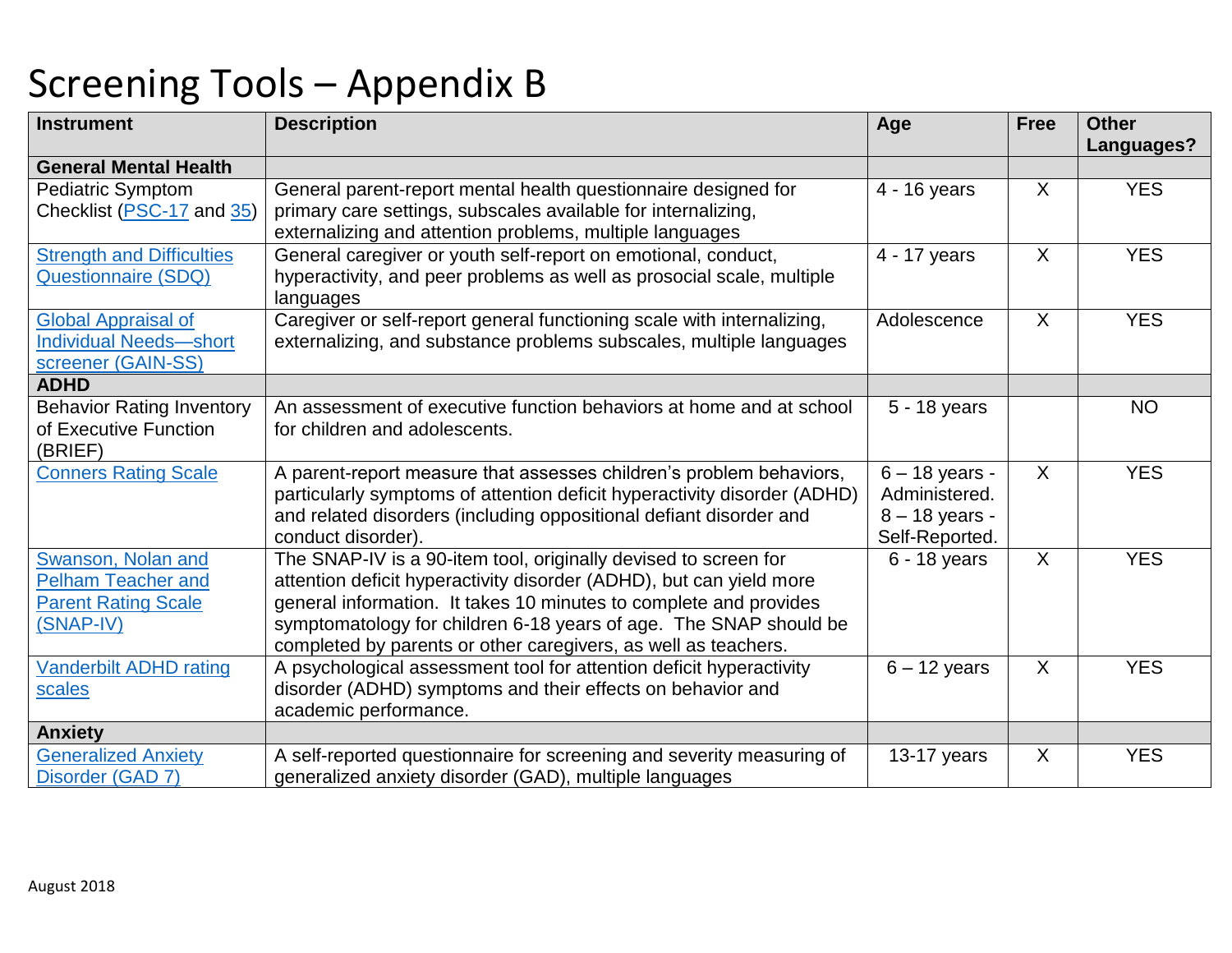| <b>Screen for Child Anxiety</b><br><b>Related Disorders</b><br>(SCARED)          | A self or parent-report screening questionnaire for different anxiety<br>disorders.                                                                                                                                                | $8 - 18$ years                                                 | X            | <b>YES</b> |
|----------------------------------------------------------------------------------|------------------------------------------------------------------------------------------------------------------------------------------------------------------------------------------------------------------------------------|----------------------------------------------------------------|--------------|------------|
| <b>Spence Children's Anxiety</b><br>Scale (SCAS)                                 | A self-report screening questionnaire for anxiety disorders, multiple<br>languages                                                                                                                                                 | 8-12 years<br>self-report<br>$2.5 - 6.5$ year<br>parent report | $\mathsf{X}$ | <b>YES</b> |
| <b>Autism</b>                                                                    |                                                                                                                                                                                                                                    |                                                                |              |            |
| <b>Autism Spectrum Quotient</b><br>(AQ) for Adolescents                          | A caregiver questionnaire for assessing the severity of autism<br>spectrum symptoms in adolescents, accessible from Autism Research<br>Centre (ARC) at U of Cambridge, multiple languages                                          | $12 - 15$ years                                                | $\sf X$      | <b>YES</b> |
| <b>Childhood Autism</b><br><b>Spectrum Test (CAST)</b>                           | A caregiver questionnaire for assessing the severity of autism<br>spectrum symptoms in children, from ARC, multiple languages                                                                                                      | $4 - 11$ years                                                 | $\mathsf{X}$ | <b>YES</b> |
| <b>Modified Checklist for</b><br><b>Autism in Toddlers</b><br>(MCHAT)            | A validated tool for screening children that assesses risk for autism<br>spectrum disorder, multiple languages                                                                                                                     | $16 - 30$<br>months                                            | X            | <b>YES</b> |
| <b>Depression</b>                                                                |                                                                                                                                                                                                                                    |                                                                |              |            |
| <b>Center for Epidemiological</b><br><b>Studies Depression Scale</b><br>(CES-DC) | The Center for Epidemiological Studies Depression Scale for Children<br>(CES-DC) is a 20-item self-report depression inventory with possible<br>scores ranging from 0 to 60.                                                       | Adolescence                                                    | X            | <b>NO</b>  |
| <b>Patient Health</b><br>Questionnaire (PHQ-2,<br>PHQ-9, or PHQ-A)               | Self-administered tools for assessing depression. PHQ-2 is a two-<br>question pre-screener validated for adults. PHQ-9 is validated for<br>adolescent use, multiple languages. PHQ-A is a modification targeted<br>at adolescents. | $13 - 17$ years                                                | $\sf X$      | <b>YES</b> |
| <b>Short Mood and Feeling</b><br><b>Questionnaire (SMFQ)</b>                     | Self-report depressive symptoms screen.                                                                                                                                                                                            | $8 - 16$ years                                                 | $\sf X$      | <b>NO</b>  |
| <b>Developmental Screens</b>                                                     |                                                                                                                                                                                                                                    |                                                                |              |            |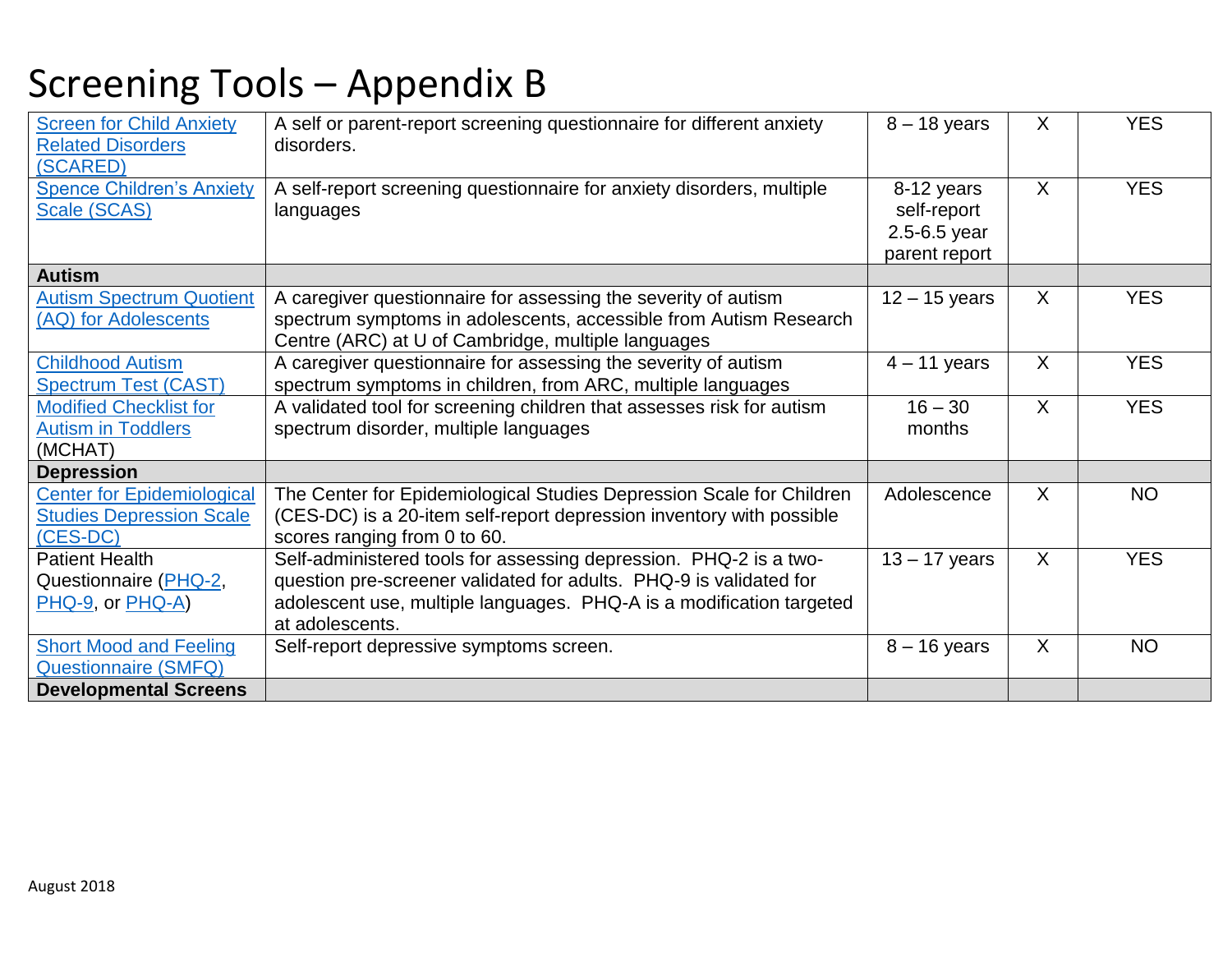| Ages and Stages<br>Questionnaire (ASQ) -<br><b>Third Edition</b>           | Helps parents provide information about the developmental status of<br>their young child across five developmental areas: communication,<br>gross motor, fine motor, problem solving, and personal-social. | 21 versions: 2,<br>4, 6, 8, 9, 10,<br>12, 14, 16, 18,<br>20, 22, 24, 27,<br>30, 33, 36, 42,<br>48, 54, and 60<br>months of<br>age. |              | <b>YES</b> |
|----------------------------------------------------------------------------|------------------------------------------------------------------------------------------------------------------------------------------------------------------------------------------------------------|------------------------------------------------------------------------------------------------------------------------------------|--------------|------------|
| Ages and Stages<br>Questionnaire - Social<br>Emotional                     | Parent-completed tool with a deep, exclusive focus on children's social<br>and emotional development.                                                                                                      | 9 versions: 2,<br>6, 12, 18, 24,<br>30, 36, 48,<br>and 60<br>months of<br>age.                                                     |              | <b>YES</b> |
| <b>Brief Infant-Toddler Social</b><br>and Emotional<br>Assessment (BITSEA) | Designed to assess the social emotional problems and competencies<br>of children.                                                                                                                          | $12 - 35$<br>months                                                                                                                |              | <b>YES</b> |
| Parents' Evaluation of<br><b>Developmental Status</b><br>(PEDS)            | An evidence-based method for detecting and addressing<br>developmental and behavioral problems in children.                                                                                                | Birth to 7<br>years 11<br>months                                                                                                   |              | <b>YES</b> |
| <b>Early Childhood Screening</b><br><b>Assessment (ECSA)</b>               | A screening tool to facilitate primary care pediatrician's identification of<br>young children who need further assessment of their emotional and<br>behavioral development.                               | $1.5 - 5$ years                                                                                                                    | $\mathsf{X}$ | <b>YES</b> |
| Survey of Wellbeing of<br>Young Children (SWYC)                            | Parent questionnaire about childhood developmental milestones,<br>social/emotional development, and family risk factors, multiple<br>languages                                                             | 12 versions: 2,<br>4, 6, 9, 12, 15,<br>18, 24, 30, 36,<br>48, and 60<br>months of age                                              | $\mathsf{X}$ | <b>YES</b> |
| <b>Eating Disorders</b>                                                    |                                                                                                                                                                                                            |                                                                                                                                    |              |            |
| <b>Eating Attitudes Test</b><br>$(EAT-26)$                                 | A self-report measure of symptoms and concerns characteristic of<br>eating disorders.                                                                                                                      | $9 - 21$ years                                                                                                                     | X            | <b>YES</b> |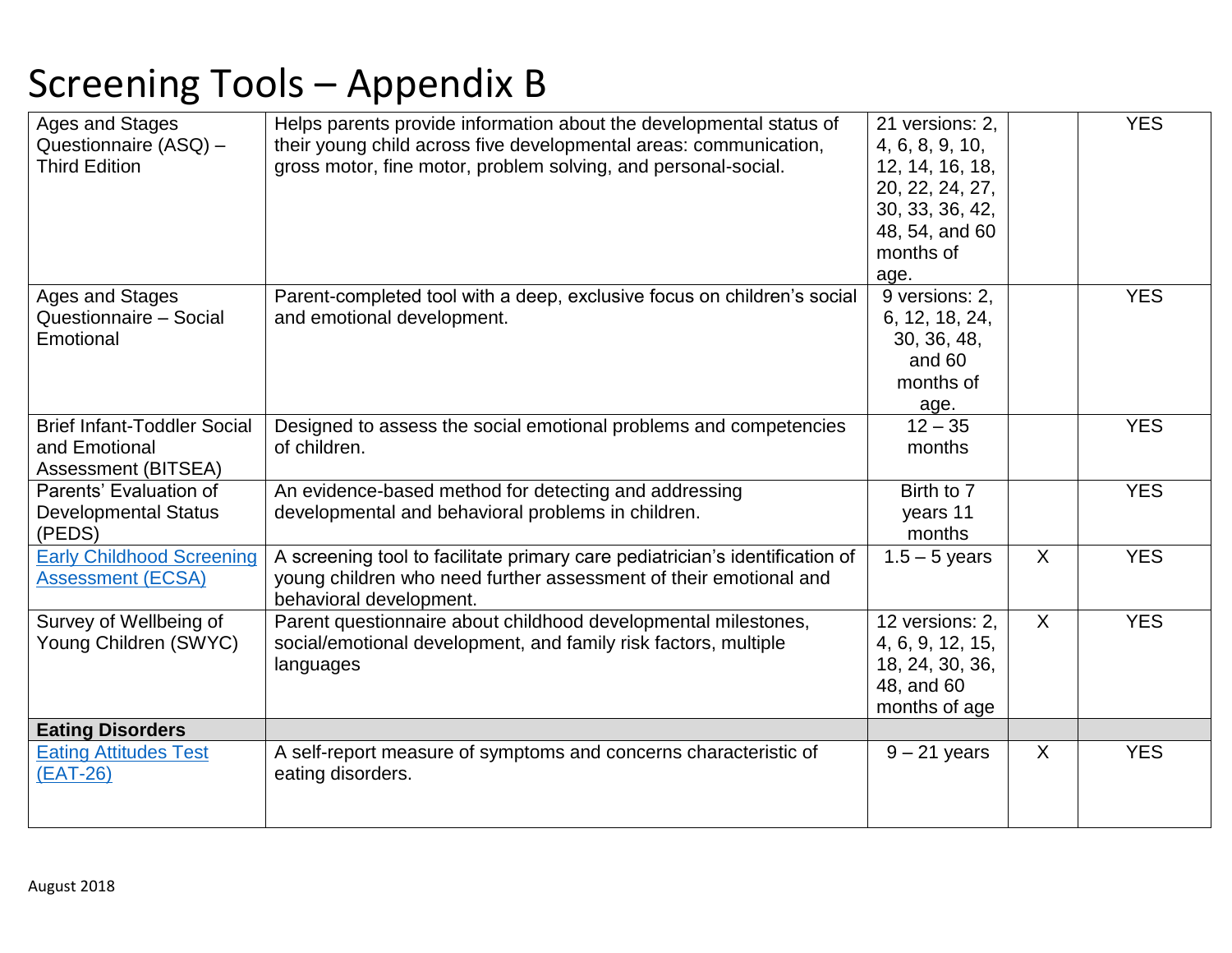| <b>Substance Use Disorder</b> |                                                                        |              |   |           |
|-------------------------------|------------------------------------------------------------------------|--------------|---|-----------|
| <b>CAGE</b>                   | The CAGE questionnaire, the name of which is an acronym of its four    | Adolescence  |   | <b>NO</b> |
|                               | questions, is a widely used screening test for problem drinking and    |              |   |           |
|                               | potential alcohol problems.                                            |              |   |           |
| <b>CRAFFT Screening</b>       | A behavioral health screening tool to screen adolescents for high risk | 21 years and | X | <b>NO</b> |
| <b>Interview</b>              | alcohol and other drug use disorders.                                  | under        |   |           |